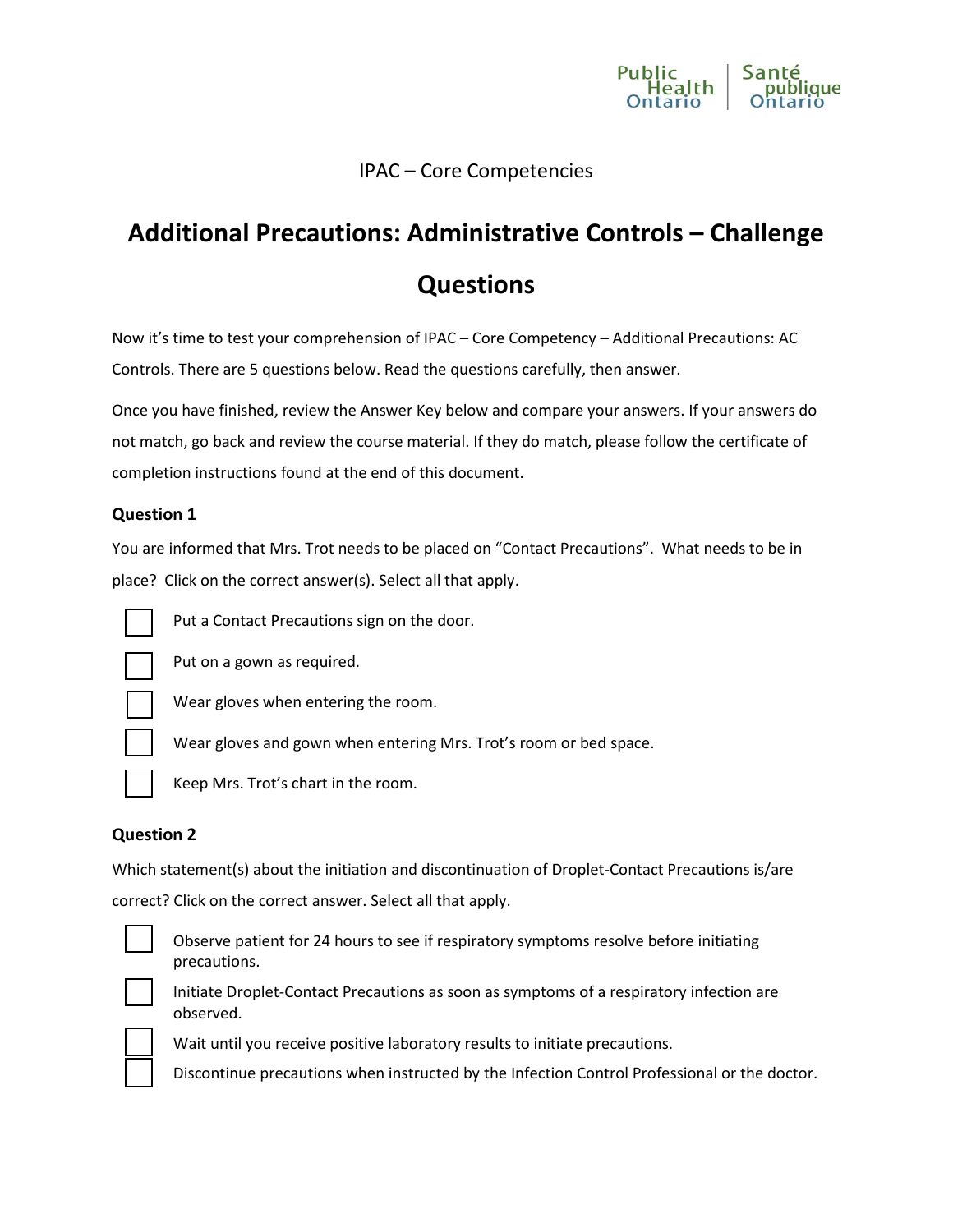## **Question 3**

Ms. Glum has been admitted with signs and symptoms of a gastrointestinal infection. There are no single rooms available. Move Ms. Glum into the best accommodation to help prevent the transmission of infectious agents. Select the correct answer.



4-bed room with 1 toilet

3-bed room with 1 toilet

2-bed room with 1 toilet



2-bed room with 1 toilet and a commode

## **Question 4**

Mrs. Drip is a patient on your unit. There is a Droplet-Contact Precautions sign on her door. What Personal Protective Equipment do you need to wear to perform the following tasks? Select the appropriate PPE. Choose all that apply.

#### **Assess Mrs. Drip's chest sounds**

| Gown<br>Gloves                                       |  | Mask | Eye Protection |
|------------------------------------------------------|--|------|----------------|
| Empty the garbage that's immediately inside the room |  |      |                |
| Gown<br>Gloves                                       |  | Mask | Eye Protection |
| Remove the meal tray from Mrs. Drip's bedside table. |  |      |                |
| Gown<br>Gloves                                       |  | Mask | Eye Protection |

## **Question 5**

Mr. Sky is on Contact Precautions for a gastrointestinal infection. He needs to go for an abdominal X-ray. Which action(s) is/are correct?



Inform the X-ray department that Mr. Sky is on Contact Precautions.

Wear a gown and gloves when assisting Mr. Sky onto a stretcher.



Wear a gown and gloves while transporting Mr. Sky on the stretcher to X-ray.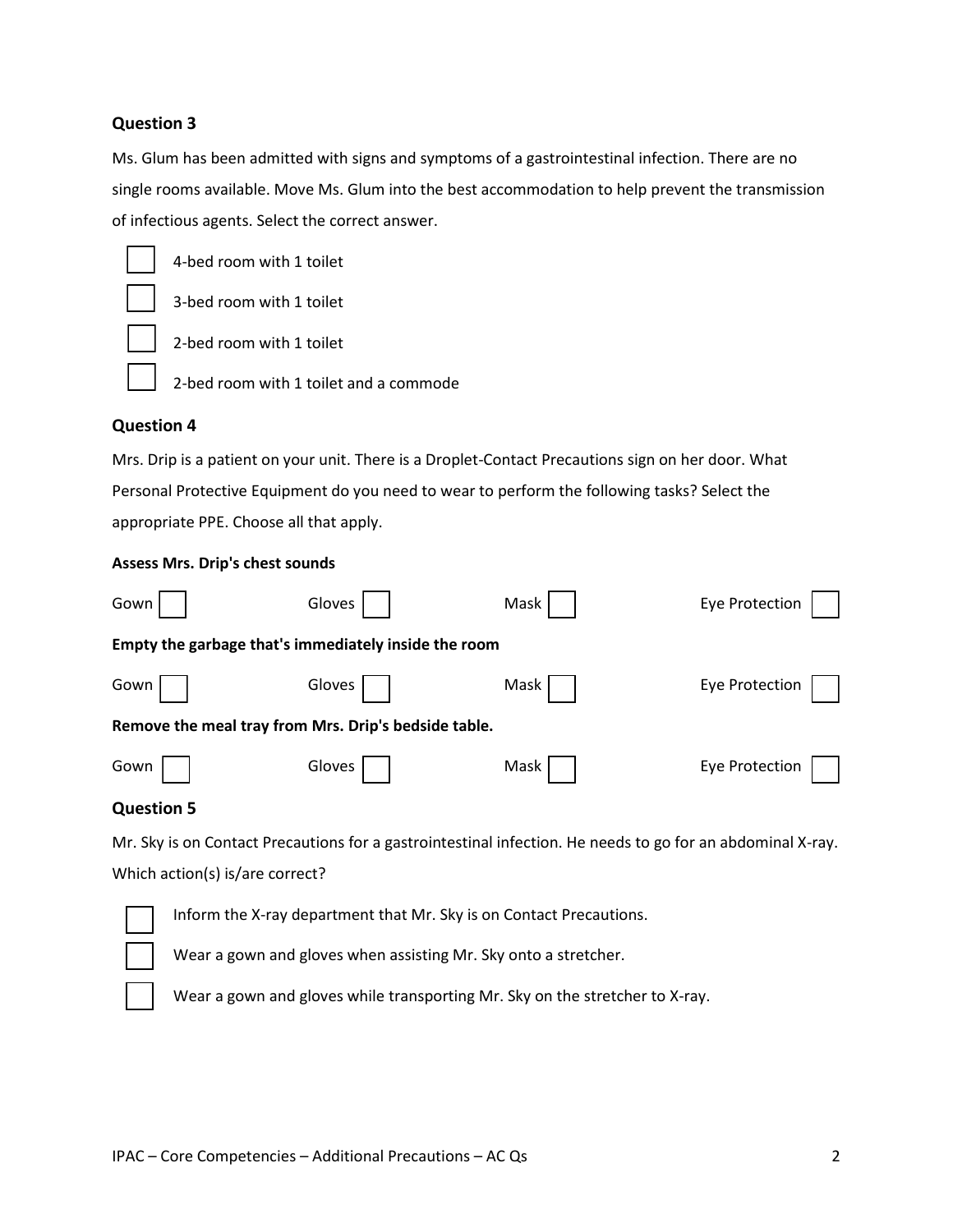## **Answer Key**

**Question 1: You are informed that Mrs. Trot needs to be placed on "Contact Precautions". What needs to be in place? Answer:**  Put a Contact Precautions sign on the door. Put on a gown as required. Wear gloves when entering the room.

**Question 2: Which statement(s) about the initiation and discontinuation of Droplet-Contact** 

#### **Precautions is/are correct? Answer:**

Initiate Droplet-Contact Precautions as soon as symptoms of a respiratory infection are observed. Discontinue precautions when instructed by the Infection Control Professional or the doctor.

**Question 3: Ms. Glum has been admitted with signs and symptoms of a gastrointestinal infection. There are no single rooms available. Move Ms. Glum into the best accommodation to help prevent the transmission of infectious agents. Answer:** 2-bed room with 1 toilet and a commode.

**Question 4: Mrs. Drip is a patient on your unit. There is a Droplet-Contact Precautions sign on her door. What Personal Protective Equipment do you need to wear to perform the following tasks? Answer: Assess Mrs. Drip's chest sounds:** gown, gloves, mask, eye protection **Empty the garbage that's immediately inside the room:** gown, gloves **Remove the meal tray from Mrs. Dip's bedside table:** gown, gloves, mask, eye protection